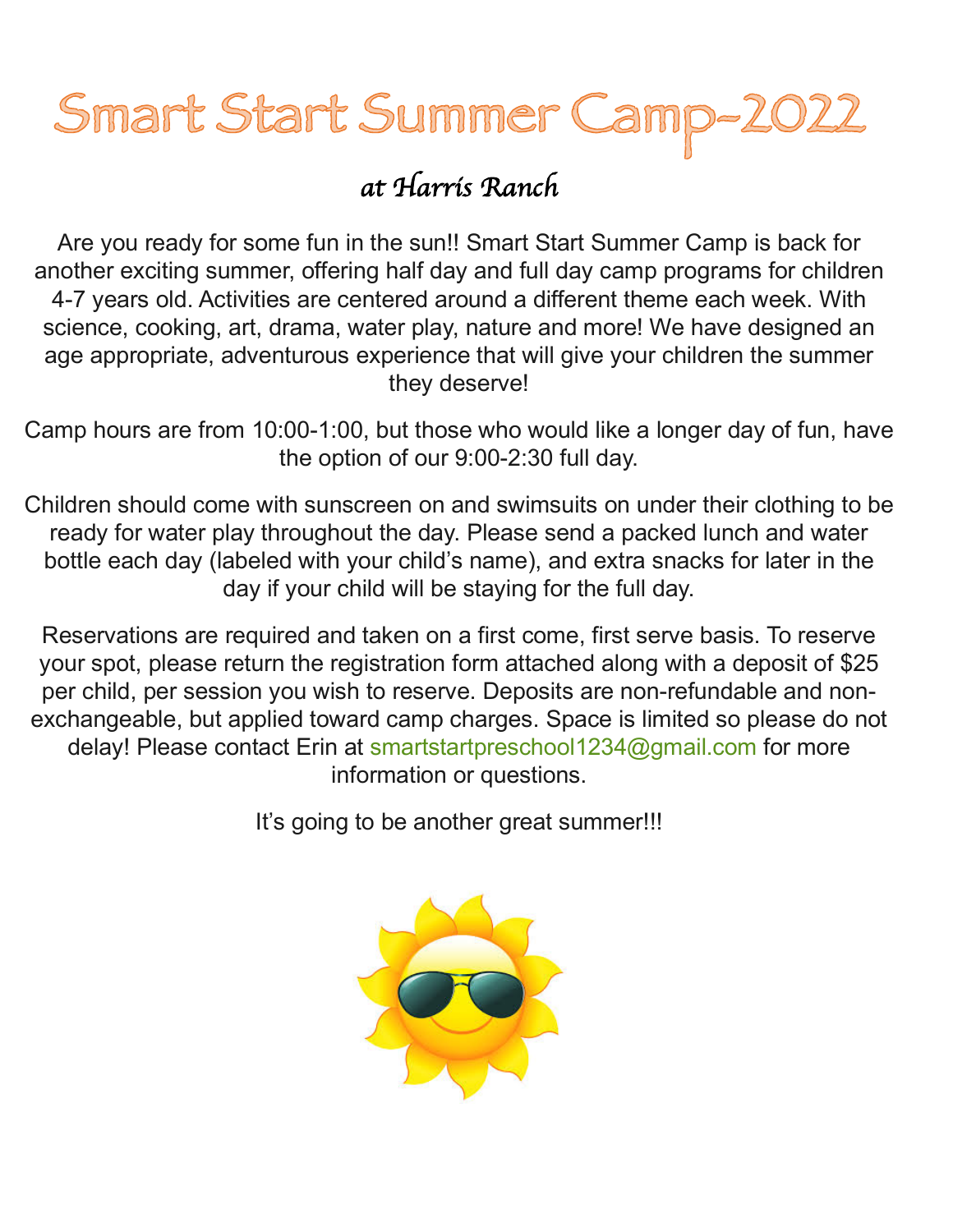## Smart Start Summer Camp-



## Monday-Thursday Ages 4-7 Camp hours: 10:00-1:00 \$120/week

Full Day Hours: 9-2:30 \$200/week

### **TO MAKE RESERVATIONS:**

Please return this form to: Smart Start Preschool 3723 Council Springs Rd. Boise, ID 83716

Please include a \$25 deposit per camp, per child reserved.

*Deposits will be applied to camp tuition, but are non-refundable in the event of cancellation. There are no make-up days or session exchanges.*

Reservations are required and will be taken on a first come, first serve basis Space is limited so please do not delay! *Smart Start Preschool at Harris Ranch*

## 3723 Council Springs Rd

## 208-340-3878

### www.smartstartpreschool.net

| $\textsf{Age} \_\_\_\_\$ DOB $\_\_\_\_\_\_\_\$                      |
|---------------------------------------------------------------------|
|                                                                     |
|                                                                     |
| Cell # _________________________ Other Phone # ____________________ |
|                                                                     |
| Half Full<br>10-1 9-2:30 (CHECK ALL THAT APPLY)                     |
| $1\Box$<br>June 6-9: LITTLE PERFORMERS                              |
| $2 \square$<br>June 13-16: MAD & MESSY SCIENCE<br>m.                |
| $3\Box$<br>$\Box$ June 20-23: DR. SEUSS                             |
| $4\Box$<br>June 27-30: ARTS & CRAFTS                                |
| July 4-7: CLOSED                                                    |
| $5\Box$<br>$\Box$ July 11-14: FUN WITH FOOD                         |
| $6\Box$<br>July 18-21: SUPER HEROES                                 |
| $7\Box$<br>$\Box$ July 25-28: STEM WEEK                             |
| 8 □<br>August 1-4: ANIMAL PLANET                                    |
| <b>Deposit due:</b> Number of camps selected x \$25 per child       |
| <b>AMOUNT PAID</b><br><b>DATE</b>                                   |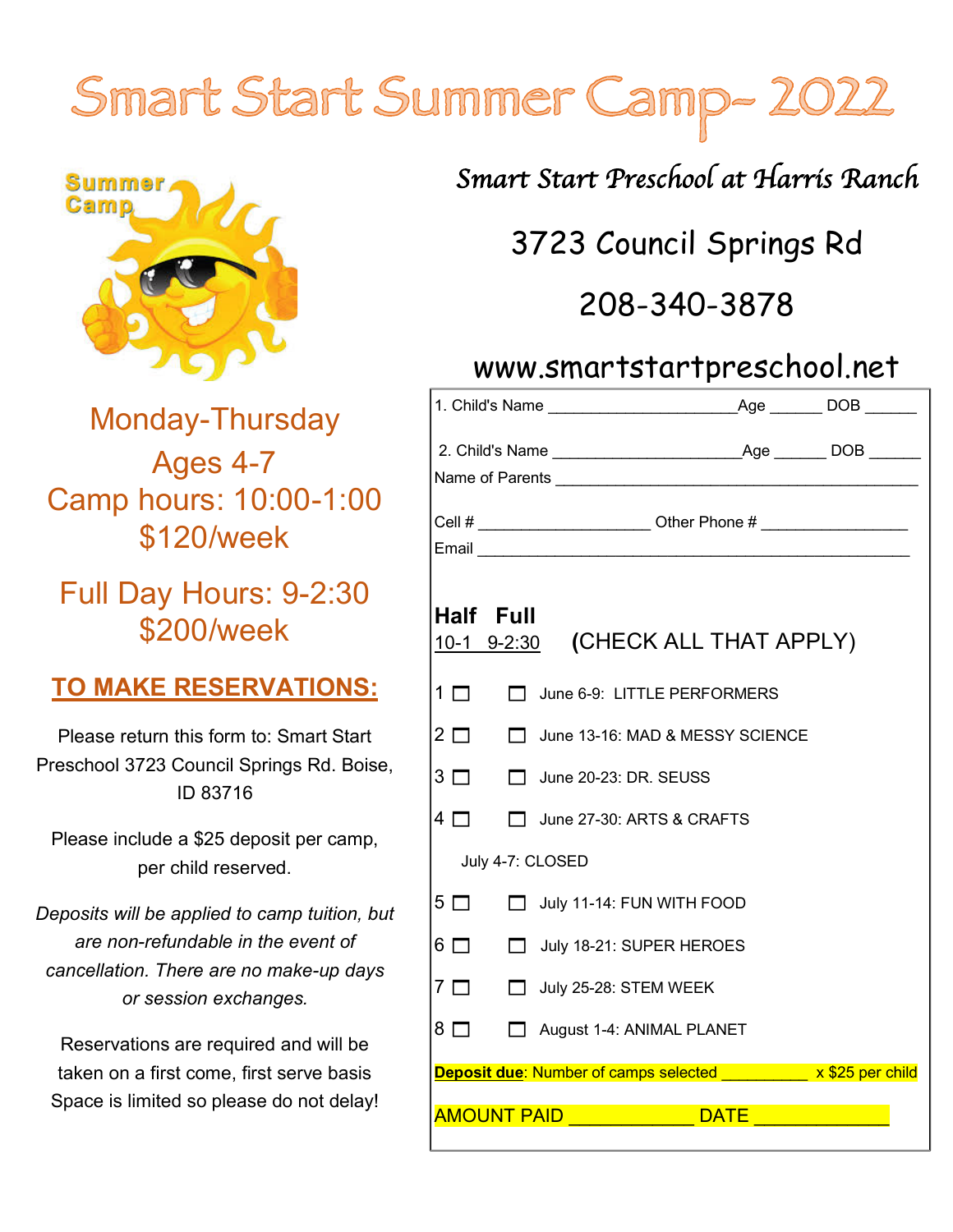

#### **Session 1 (June 6-9): LITTLE PERFORMERS**

Together we will create a world of make believe, where children will act out familiar stories, as well as create scenery and props to be used in a final performance at the end of the camp session. With singing, acting, and dancing, campers will get their creative juices flowing, and be a star for the week!

#### **Session 2 (June 13-16): MAD & MESSY SCIENCE**

Get ready for a week of icky, sticky, silly fun! Campers will make items such as gack, goop, volcanoes and more. From explosions to slime, rockets and more, campers will become scientists for the week!

#### **Session 3 (June 20-23): DR. SEUSS**

Oh the places you'll go during this fun-filled week of Dr. Seuss! With crafts, activities and games galore. Get ready for Cat in the Hat, Green Eggs and Ham, The Grinch, the Lorax and more! Our Seuss activities will bring out the creativity and imagination in all!

#### **Session 4 (June 27-30): ARTS & CRAFTS CAMP**

Get your creative juices flowing! Campers will paint, glue, sculpt and create beautiful Arts & Crafts! With tie dye, jewelry making, paper mache, fun in the sun and more.

#### **CLOSED July 4-7**

#### **Session 5 (July 11-14): FUN WITH FOOD**

Time for friends, food and fun! Campers will create fun things they can eat. From chopping to cleaning up, measuring, sharing and eating, this camp allows children to get messy and become little chefs! Bon Appetite!

#### **Session 6 (July 18-21): SUPER HEROES**

Unlock your superpowers during this adventure-filled week. Discover the hero in you through challenges, adventures, and good deeds. Grab your mask and capes as we launch ourselves into fun and games!

#### **Session 7 (July 25-28): STEM WEEK**

In this exciting week of STEM activities, we will turn kids loose to experiment, explore, test and discover! As we build, discover reactions, shadows, electricity & problem solve, children will become scientists for the week.

#### **Session 8 (Aug. 1-4): ANIMAL PLANET**

Get WILD this summer! Let's go on a safari and learn about a variety of animals from marine life, to safari animals, to woodland creatures e will play animal themed games, create animal art, and explore cool colorful critters from around the world.